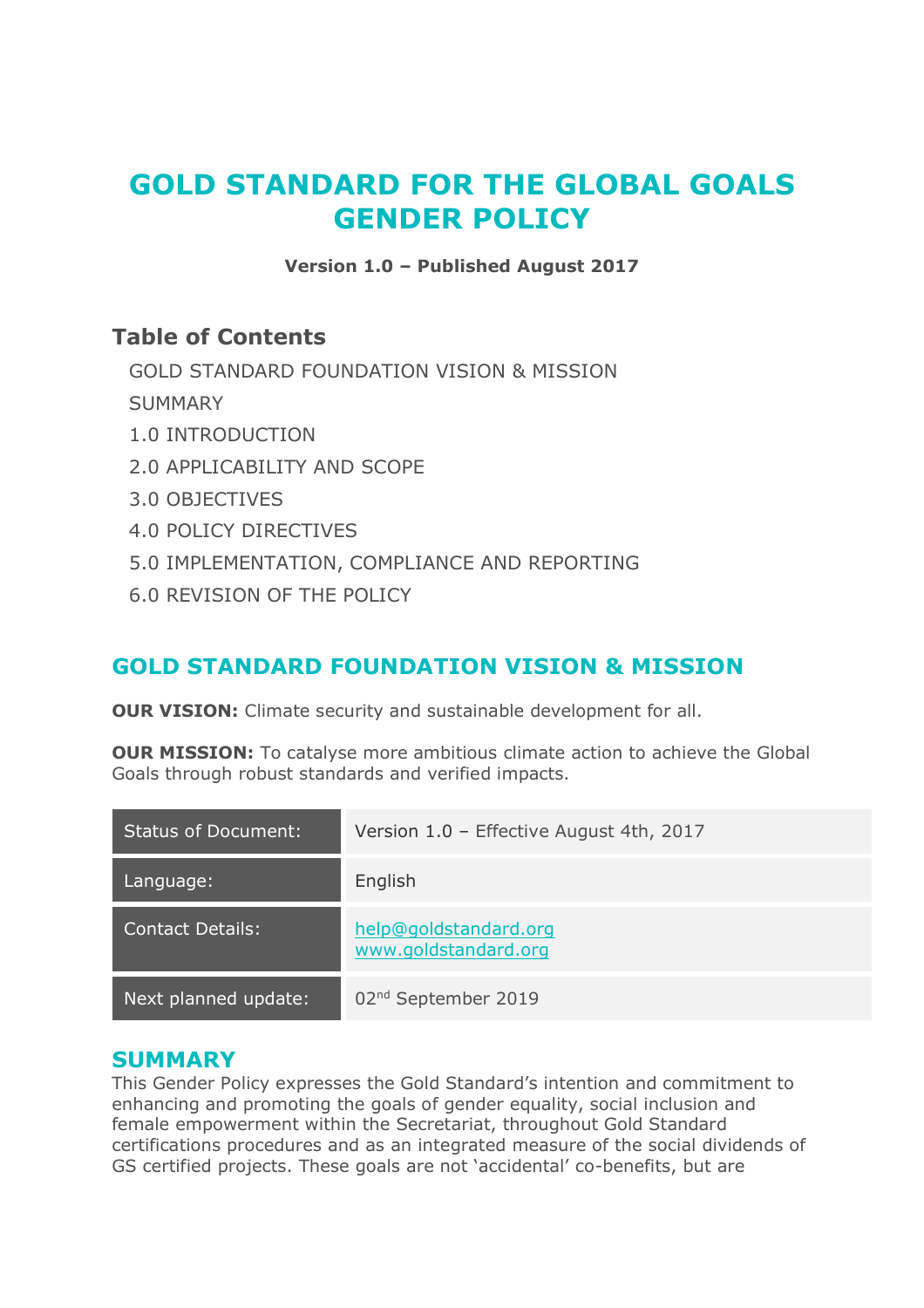#### **Gold Standard**

deliberate and intentional goals at both the implementation level as well as at the portfolio aggregate level for all Gold Standard certifications. The Gender Policy outlines the broad framework of requirements for the GS Secretariat, for the entities submitting projects for certification, for the Technical Governance Committee and the Gold Standard Foundation (GSF) Board of Directors, (see Governance structure) and for Third-Party Auditors (Gold Standard VVBs).

This framework of requirements includes the following:

- (a)To support the application of the Gender Policy, the Gold Standard Secretariat will coordinate guidance on gender sensitive or gender responsive project design and impact measurement of projects and will ensure that its own internal policies and governance structure are gender responsive.
- (b)To be eligible for Gold Standard certification, all applicants must satisfy the minimum criteria to prove the gender sensitivity of their project design and implementation. This includes compliance with the gender 'do no harm' safeguard, gender-gap analysis and gender sensitive stakeholder consultations. This is referred to as foundational gender-sensitive certification.
- (c) To be eligible for targeted gender-responsive Gold Standard certification, applicants will be required to: 1) have established either (i) policies, (ii) strategies, or (iii) action plans that promote gender equality; and 2) comply with project guidelines and procedures established by Gold Standard. This is referred to as a proactive gender-responsive approach.

Foundational gendersensitive certification

## <span id="page-1-0"></span>**1.0 INTRODUCTION**

1.1 With the coming of age of the voluntary and compliance carbon markets and the Sustainable Development Goals (SDGs), Gold Standard is upgrading its overall certification approach to apply consistent gender design and female empowerment principles. These principles will be fully integrated into its certification processes.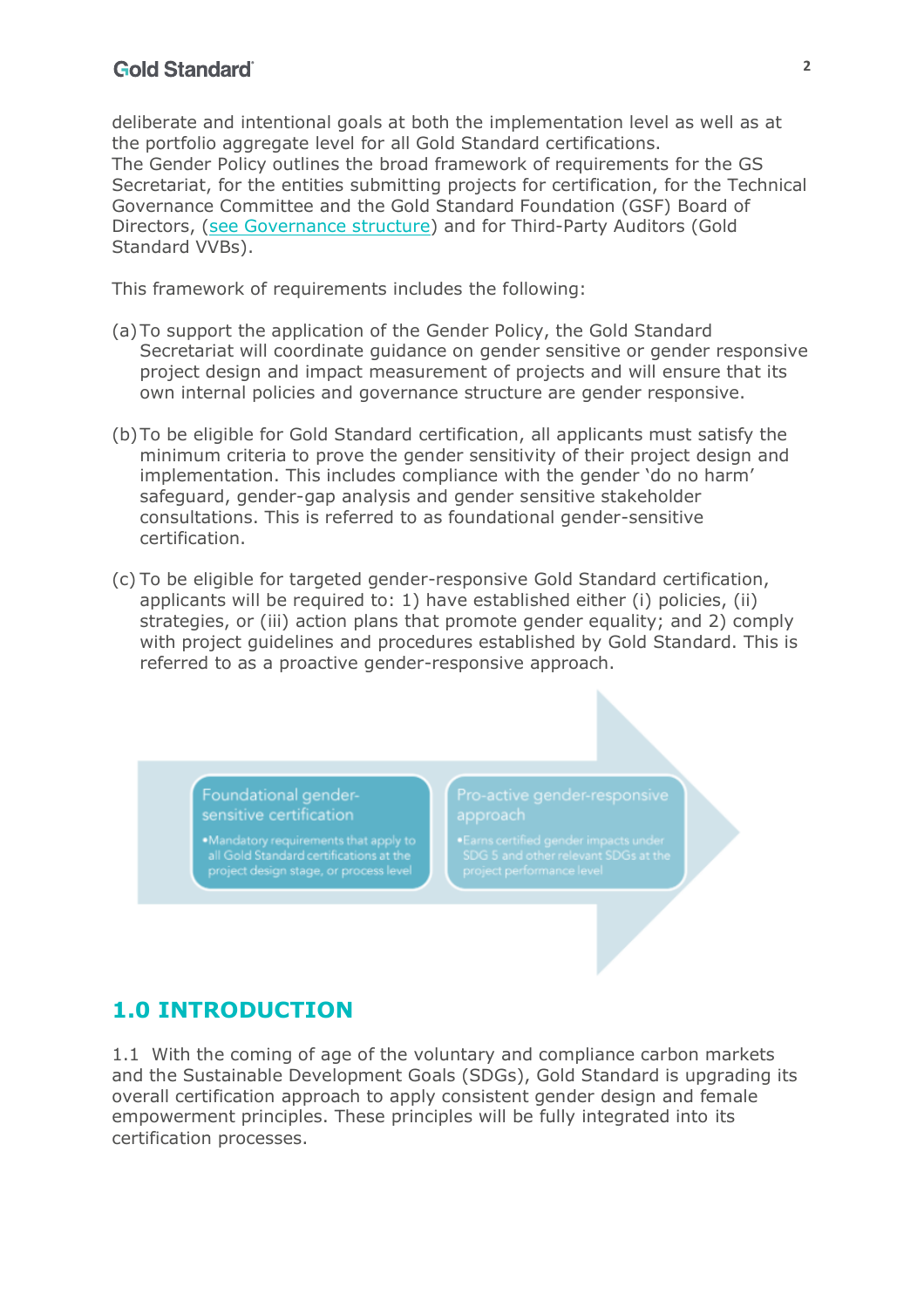1.1.1 The Gold Standard Gender Policy recognises that gender relations, roles and responsibilities exercise important influence on women and men's access to and control over natural resources and the goods and services they provide. Guided by a human-rights based approach, it further acknowledges that project results and impacts are more sustainable, equitable and effective when gender equality and female empowerment considerations are integrated into the design and implementation of projects. For example, products or services that are better designed to meet women's priorities and interests may reach a wider customer base.

1.1.2 This Gender Policy aligns closely with the simplified procedures, language and guidance notes of the Gold Standard certification process and also with the gender policies of the various standards and safeguards the Gold Standard upholds (e.g. Fair Trade and Forest Stewardship Council).

1.1.3 The Gold Standard Gender Policy is guided, among others, by the United Nations Framework Convention on Climate Change (UNFCCC) which parties noted that when addressing climate change principles of gender equality and empowerment of women should be respected, promoted and considered.<sup>i</sup> The Gender Policy is congruent with international agreements and conventions, in particular with the Universal Declaration of Human Rights, the Convention on the Elimination of All Forms of Discrimination against Women (CEDAW) and the International Labour Organizations' core conventions. It is further aligned with the Sustainable Development Goals (SDGs).

# <span id="page-2-0"></span>**2.0 APPLICABILITY AND SCOPE**

2.1 The Gender Policy applies to the Gold Standard Secretariat, Third-Party Auditors, the Technical Governance Committee, the Gold Standard Board of Directors, and all projects submitted for certification.

# **2.1.1 Dates of Effectiveness and Revision**

This policy comes into effect from date of publication, and it will be reviewed every two years or as determined by the Board.

# **2.2.2 Definitions\***

| <b>Term</b>        | <b>Definition</b>                                                                                                                                                                                                                                                                                                                                                                                                                                                                       |
|--------------------|-----------------------------------------------------------------------------------------------------------------------------------------------------------------------------------------------------------------------------------------------------------------------------------------------------------------------------------------------------------------------------------------------------------------------------------------------------------------------------------------|
| <b>Agency</b>      | The capacity to make decisions about one's own life and<br>act on them to achieve a desired outcome, free of violence,<br>retribution, or fear.                                                                                                                                                                                                                                                                                                                                         |
| <b>Empowerment</b> | The ability and agency of every woman to shape her own<br>destiny, exercise her rights and make her own choices.<br>Women's empowerment has five components: women's<br>sense of self-worth; their right to have and to determine<br>choices; their right to have access to opportunities and<br>resources; their right to have the power to control their<br>own lives, both within and outside the home; and their<br>ability to influence the direction of social change to create a |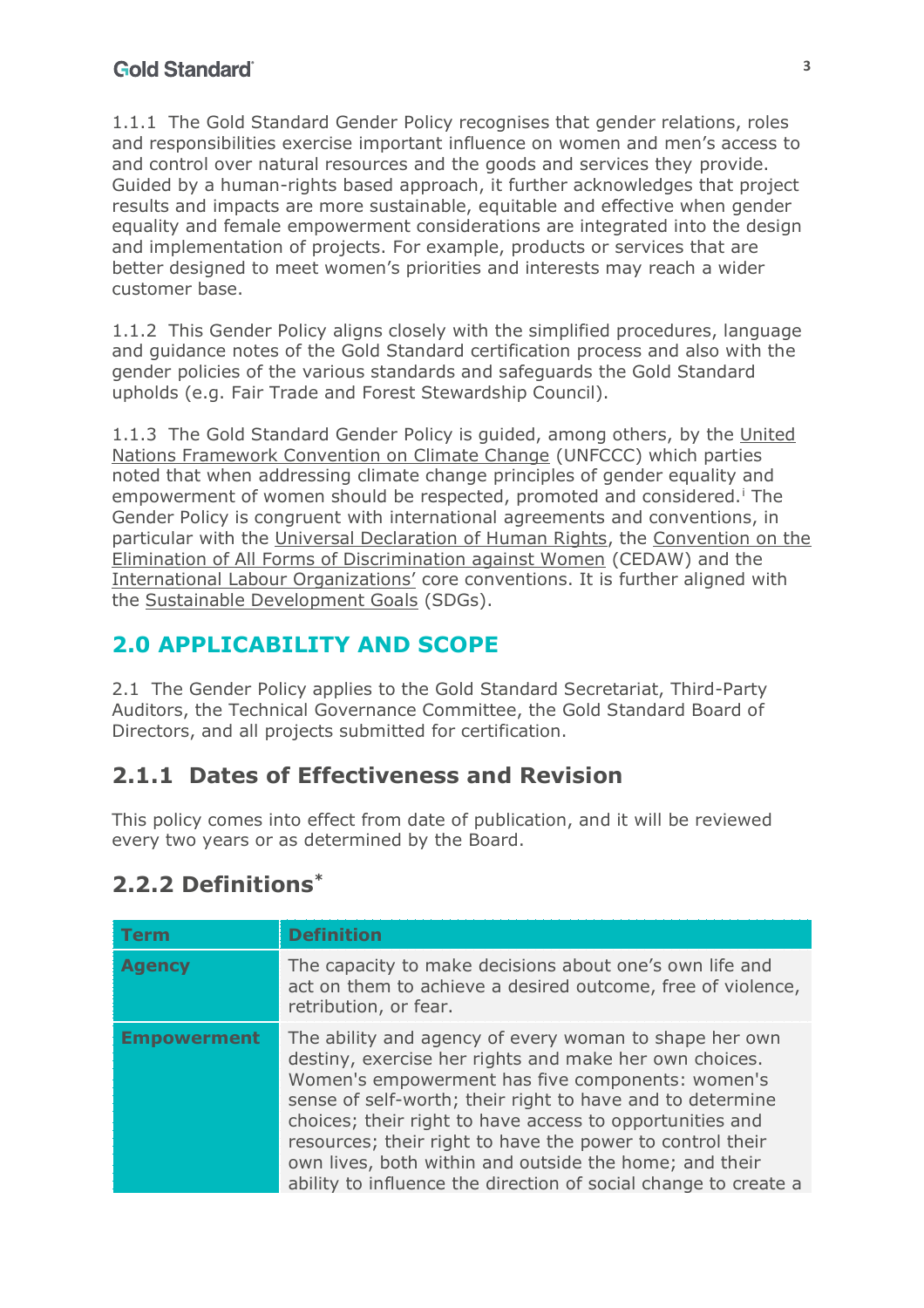|                             | more just social and economic order, nationally and<br>internationally.                                                                                                                                                                                                                                            |
|-----------------------------|--------------------------------------------------------------------------------------------------------------------------------------------------------------------------------------------------------------------------------------------------------------------------------------------------------------------|
| <b>Gender</b>               | Gender refers to the social, behavioural, and cultural<br>attributes, expectations, and norms associated with being<br>male or female.                                                                                                                                                                             |
| <b>Gender</b><br>equality   | As enshrined in international and national constitutions and<br>other human rights agreements, refers to equal rights,<br>power, responsibilities and opportunities for women and<br>men, as well as equal consideration of the interests, needs<br>and priorities of women and men.                               |
| <b>Gender equity</b>        | Refers to the process of being fair to women and men. To<br>ensure equity, measures often need to be taken to<br>compensate (or reduce) disparity for historical and social<br>disadvantages that prevent women and men from<br>otherwise operating on an equitable basis. Equity leads to<br>equality.(UNDP 2017) |
| <b>Gender</b><br>responsive | Refers to the consideration of gender norms, roles and<br>relations and to addressing inequality generated by<br>unequal norms, roles and relations through remedial action<br>beyond creating gender awareness.                                                                                                   |
| <b>Gender</b><br>sensitive  | Refers to raising awareness and consideration of gender<br>norms, roles and relations but does not necessarily address<br>inequality generated by unequal norms, roles or relations<br>through remedial action beyond creating gender<br>awareness.                                                                |
| <b>Social inclusion</b>     | Refers to the process of improving the terms for individuals<br>and groups to take part in society, and the process of<br>improving the ability, opportunity, and dignity of those<br>disadvantaged on the basis of their identity to take part in<br>society.(World Bank)                                         |

\* *If not otherwise indicated, relevant definitions are drawn and adapted from the GCF gender policy or the Annex to the GEF Gender Equality Action Plan (GEAP)*

# <span id="page-3-0"></span>**3.0 OBJECTIVES**

1

3.1 This Gender Policy codifies the Gold Standard's commitment to enhancing the degree to which the Gold Standard Secretariat and its governing agencies1 promote the goals of gender equality and female empowerment through its operations and overall social impact.

3.2 The main objective of the Gender Policy is to strengthen the Gold Standard's responsiveness to the multiple, culturally-derived principles of gender equality and female empowerment and to better address and account for the links between gender equality, natural resources management and environmental sustainability.

<sup>&</sup>lt;sup>1</sup> Refer to governance structure diagram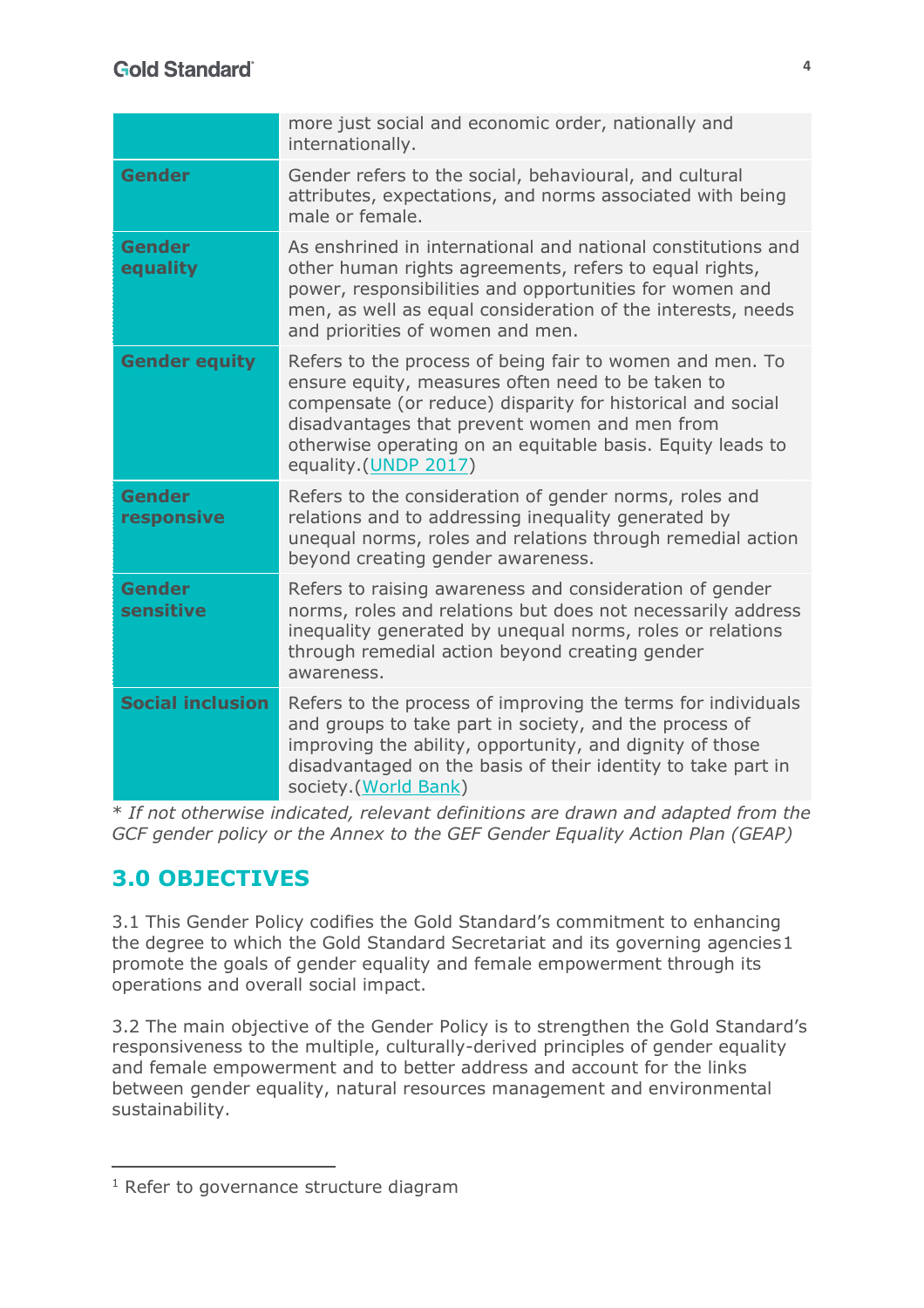#### **Gold Standard**

3.3 The Gender Policy applies to all projects applying for GS certification; spells out the principles for achieving gender responsiveness; and solidifies, through supporting technical guidance on gender, the operational requirements for stakeholder involvement and partnership in the design, implementation, and evaluation of projects.

3.4 The Gender Policy objectives apply across four levels:

- (a)At the institutional (Secretariat, Board and Technical Governance Committee) level: By adopting and implementing a gender-responsive approach in its day-to-day governance, operations and procedures;
- (b)At the project level: to meaningfully address attribution, generate livelihood benefits and promote approaches that enable women and men to more equitably contribute to and benefit from projects certified under the Gold Standard;
- (c) At the certification (Third Party auditor) level: To better account for and audit gender differentials in the social value created by Gold Standard certified projects;
- (d)At the sector level: To contribute to high quality, more comprehensive and systematic gender disaggregated data, quantifiable gender analysis and a knowledge base that supports gender equality outcomes.

3.5 In this way, the Gold Standard will put in place a 'gender ecosystem' that integrates gender and social inclusion vertically and horizontally across diverse stakeholders and through the course of the life cycle of certified projects.

3.6 Gold Standard's criteria required for all GS certified projects calls for a foundational and mandatory gender-sensitive design in line with its core principles.

3.7 Those projects that go beyond this foundational core and apply a genderresponsive approach and specifically target marginalized constituencies, are encouraged to apply for gender-responsive Gold Standard certification. These may serve to address multiple direct goals of addressing women's time poverty, improving women's assets position in relation to men's and improving women's agency and capacity to influence project design and broader societal changes.

## <span id="page-4-0"></span>**4.0 POLICY DIRECTIVES**

4.1 The policy directives apply to Gold Standard's policies, procedures, programs, and operations. They include the following directives:

- Dedicate necessary finances and human resources required to implement the Gender Policy and Gender Strategy
- Dedicate resources required to build and strengthen staff capacity
- Appoint gender specialist/consultants as needed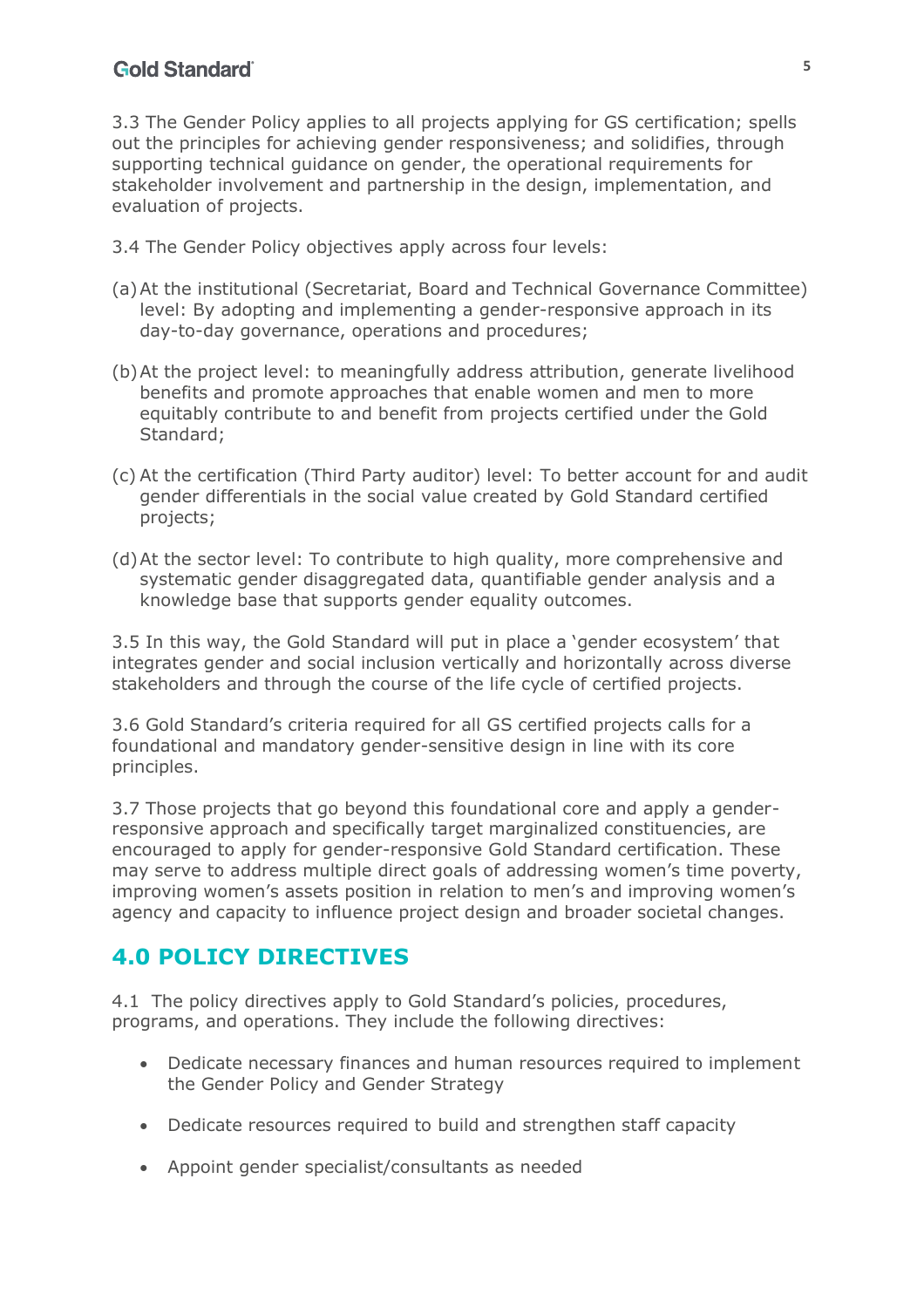- Support the Auditing Teams with the necessary expertise to review and assess the gender sensitivity of the projects
- Ensure Gold Standard internal annual reporting frameworks have requirements, targets and goals on gender, on which they will report against.
- 4.2 This policy identifies two grades for certification:
	- (i) Foundational gender-sensitive requirement This strengthens Gold Standard's 'do no harm' approach and addresses safeguards to prevent or mitigate adverse impacts on women or men and girls and boys. Such action is mandatory for all projects seeking Gold Standard certification and includes compliance with the gender 'do no harm' safeguards, gender gap analysis and gender sensitive stakeholder consultations.
	- (ii) Proactive gender-responsive approach Projects which proactively address gender gaps and contributes to gender equality and female empowerment are eligible for the gender-grade GS certification. This approach is not mandatory but encouraged and applies only to those projects seeking to graduate to the gender-grade GS certification.

4.3 While there are currently two distinctions, it is anticipated that over time, the number of projects that can be certified as gender-responsive will grow. This is an aspirational directive.

#### **Foundational gender-sensitive minimum standards**

4.4 The foundational gender-sensitive standards will, among other things:

- Establish basic gender equality safeguards and principles that apply to all projects such as requiring all project developers to conduct a gender assessment that identifies risks.
- Address gender inequalities and gender-related risks identified in project gender analyses.
- Outline mandatory 'standard gender equality design elements' to encourage women and men to participate equitably and meaningfully in project design and implementation; to mitigate risks of a project intervention to ensure that it does not increase gender inequity; as well as to increase the project benefits for women and men.
- Ensure gender-sensitive approaches in stakeholder consultation: information sharing equitably with women and men stakeholders is a minimum standard, in which information is both available and presented in an accessible format across all stakeholder groups, including those more marginalized (e.g. women, youth, indigenous peoples, etc.). The approach also includes opportunities for stakeholders to share information in a two -way exchange, give regular feedback during implementation and ensure their views and priorities are incorporated in design and practice.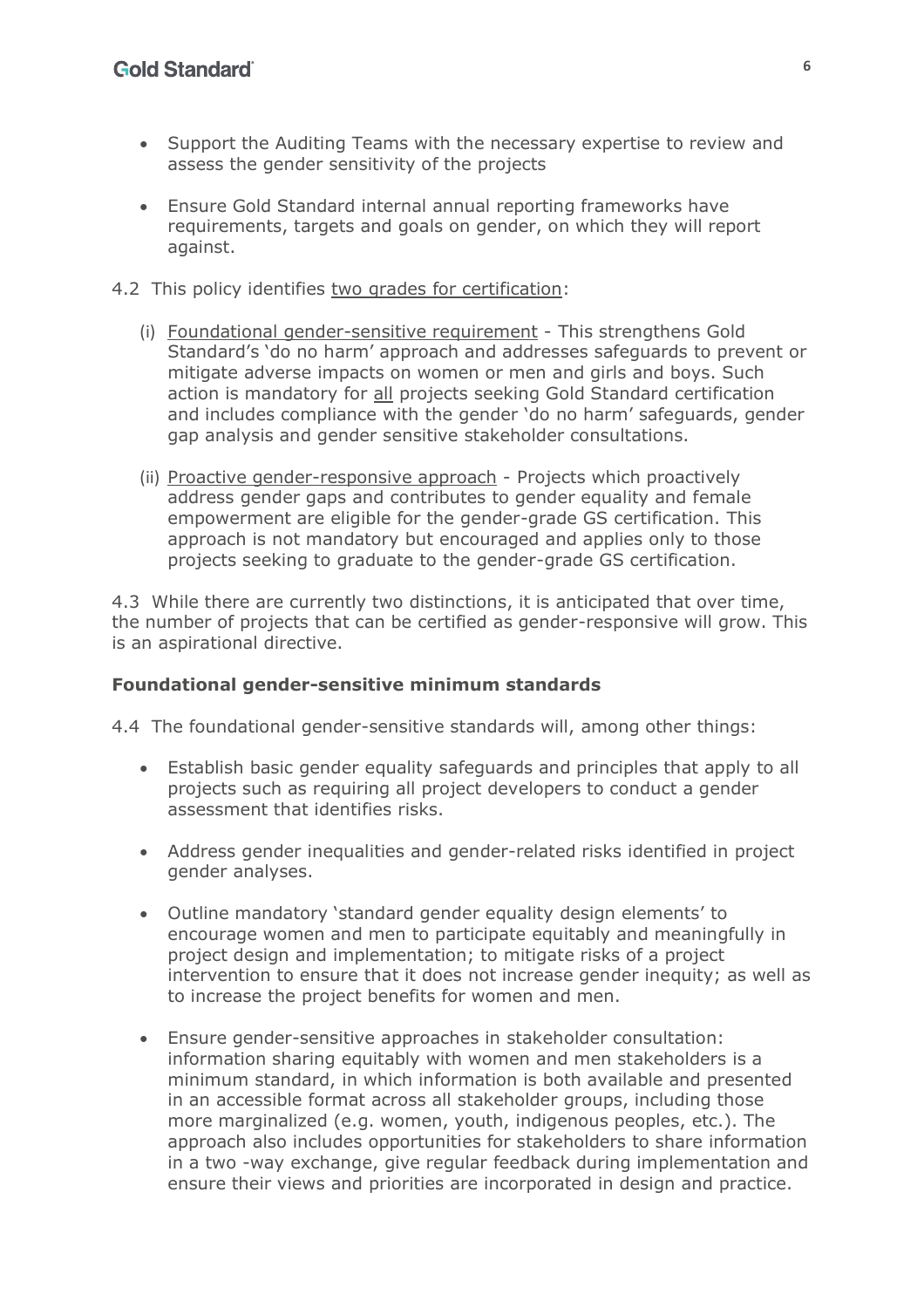- Provide quantifiable 'easy-to-measure' indicators potentially aligned to the SDG goals that measure gender-related gaps and risks.
- Establish a checklist of gender–sensitive processes, procedures and implementation risks against which auditors can check for the level of gender-sensitivity compliance.
- Gold Standard will provide guidance on gender analysis, or similar methods to assess the potential roles, benefits and risks for women and men of different ages, ethnicities, and social structure and status. These studies may be used to inform project formulation, implementation, and monitoring and evaluation.

#### **Proactive gender-responsive approaches**

4.5 In addition to the elements included in the foundational gender-sensitive action, the proactive gender-responsive approach will, among other things:

- Require project developers to have their own current gender policy and strategy or action plan in place and be able to demonstrate sufficient institutional capability and commitment to implement them.
- Shift the goals, outputs and targets of the project to actively close gender-related gaps
- Intentionally and innovatively increase women's empowerment, agency and opportunities.
- Establish specific social impact and gender indicators and gender responsive data collection and measurement methods aligned with SDG 5.

The proposed overall gender ecosystem is illustrated in the figure below.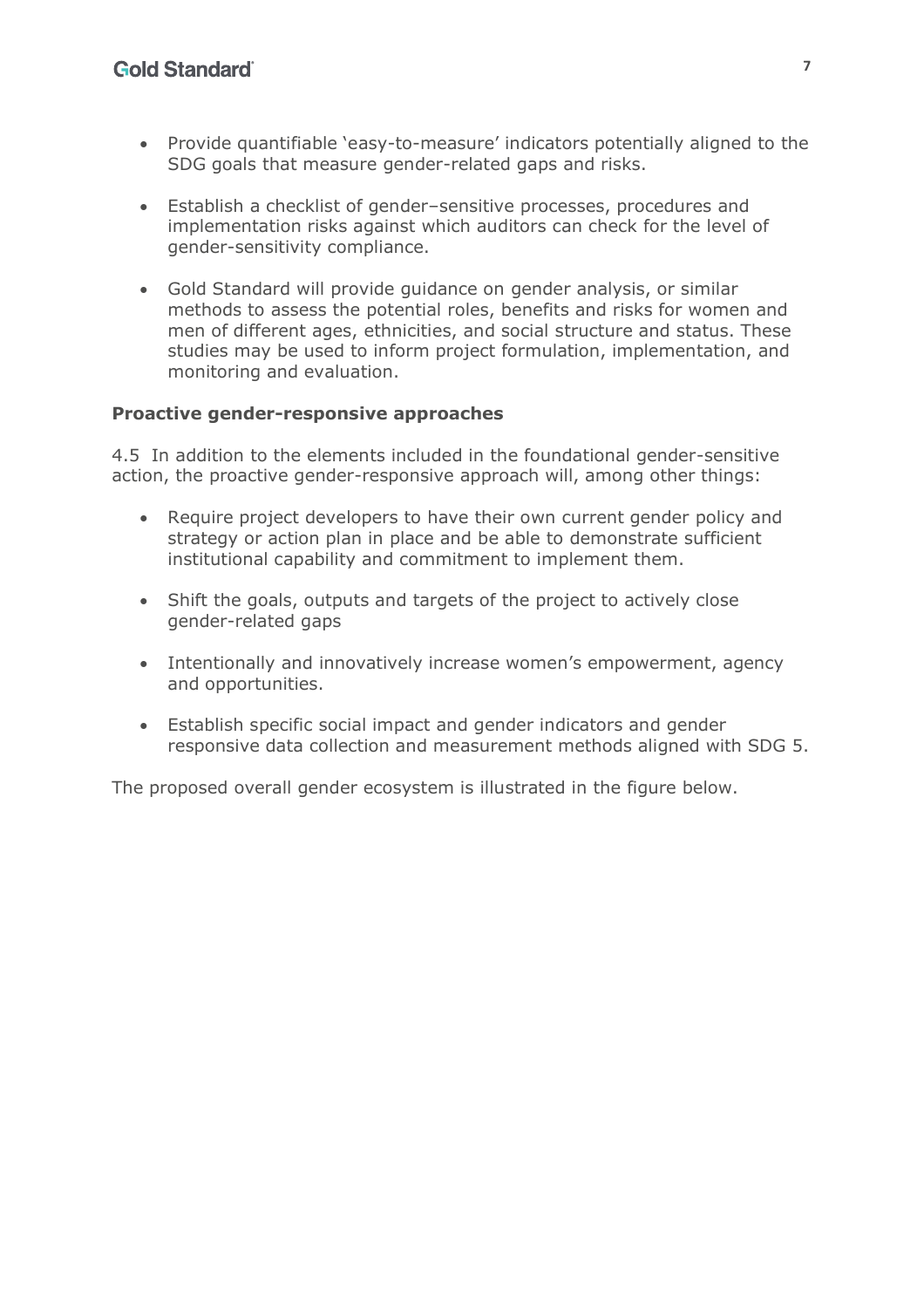

# <span id="page-7-0"></span>**5.0 IMPLEMENTATION, COMPLIANCE AND REPORTING**

## **Implementation guidelines**

5.1 Gold Standard will develop project guidelines to facilitate implementation of the Gender Policy directives. These guidelines will apply to:

- (i) Mandatory foundational Gold Standard certification criteria;
- (ii) Proactive gender-grade certification criteria; and
- (iii) Third party auditors to audit compliance.

5.2 Gold Standard will also develop sector notes on gender as needed, that promote use of knowledge and lessons learned on gender issues, methodologies for valuing impact and conduct in-house learning to deepen understanding and facilitate appreciation of the value-added certification.

## **Consistency with other GS safeguard policies**

5.3 Gold Standard will apply the Gender Policy in a manner consistent with its safeguard policies.

## **Entry into force**

5.4 The Gender Policy will phase-in over a 12-month period following its approval by the Board of Directors.

5.5 The Gender Policy will apply immediately to all new projects that are seeking GS certification under the Gold Standard for Global Goals (GS4GG). The GS will